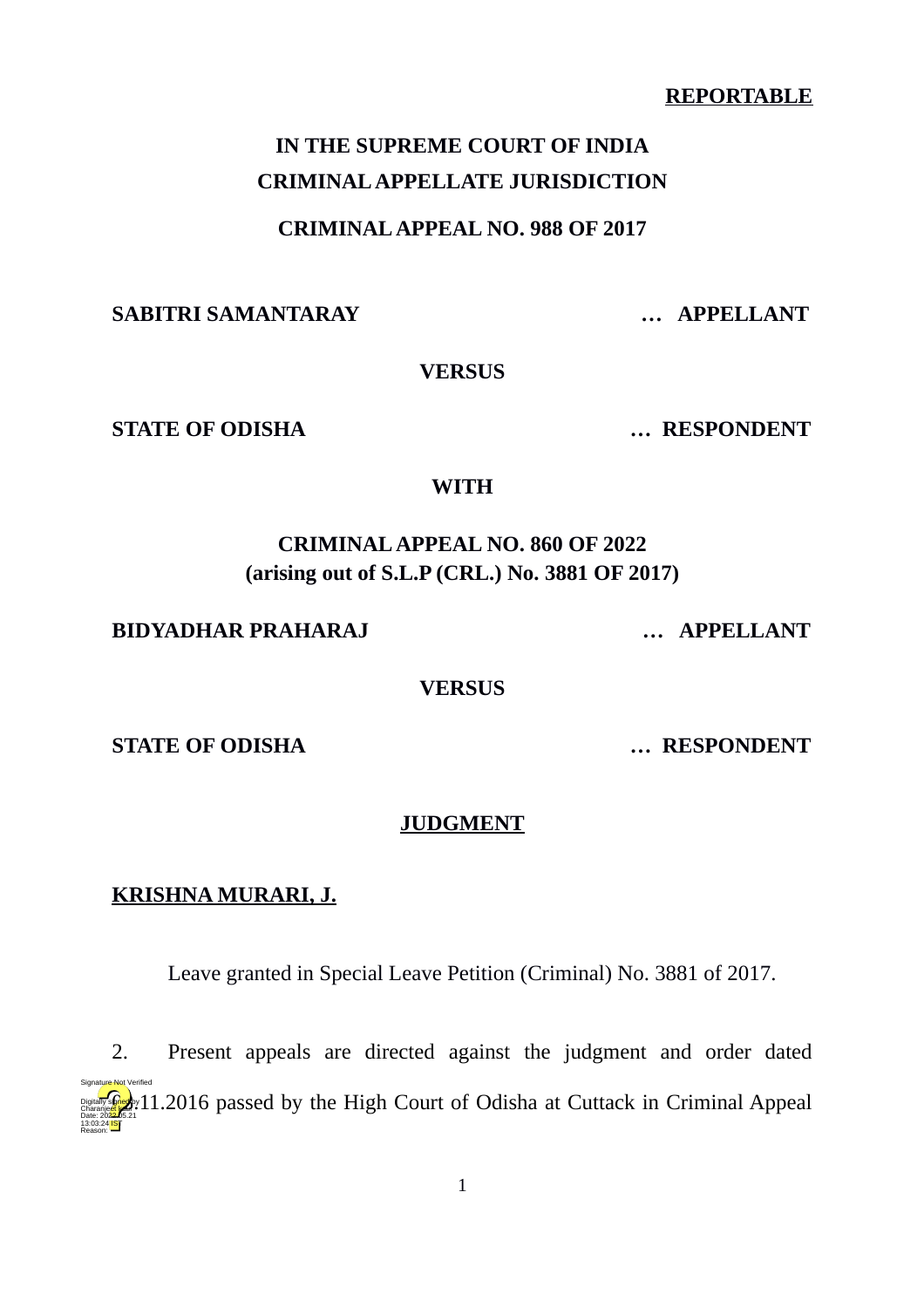No. 202 of 2015. The Appellants herein, namely Sabitri Samantaray and Bidyadhar Praharaj are wife and husband respectively. The two have been arrayed as accused no. 2 and accused no. 1 in FIR No. 120 of 2008. The Appellants herein along with their daughter (accused no. 3) had been charged with offences under Sections 302, 201 read with Section 34 of the Indian Penal Code (hereafter referred to as 'IPC'). Sessions Court Jajpur, in C.T. Case No. 76 of 2010 convicted accused no. 1 and 2 for offences under Sections 302, 201 read with Section 34 IPC, whereby both the appellants were sentenced to rigorous imprisonment for life and a fine of Rs. 10,000/- and further sentence of six months in case of default in payment of fine. Their daughter i.e. Accused No. 3 was convicted under Sections 302, 109 read with Section 34 IPC and was sentenced to rigorous imprisonment for life and a fine of Rs. 10,000/-, and further sentence of six months in case of default in payment of fine. Subsequently, the High Court vide order impugned herein acquitted the daughter of the appellants of all charges, but upheld the conviction of the Appellants. The conviction of the appellants under Section 302 IPC, however, was modified to conviction under Section 304 (II) IPC and, therefore, sentence term was reduced to rigorous imprisonment for a term of five years and a fine of Rs. 10,000/-, and an additional six months of rigorous imprisonment in case of default.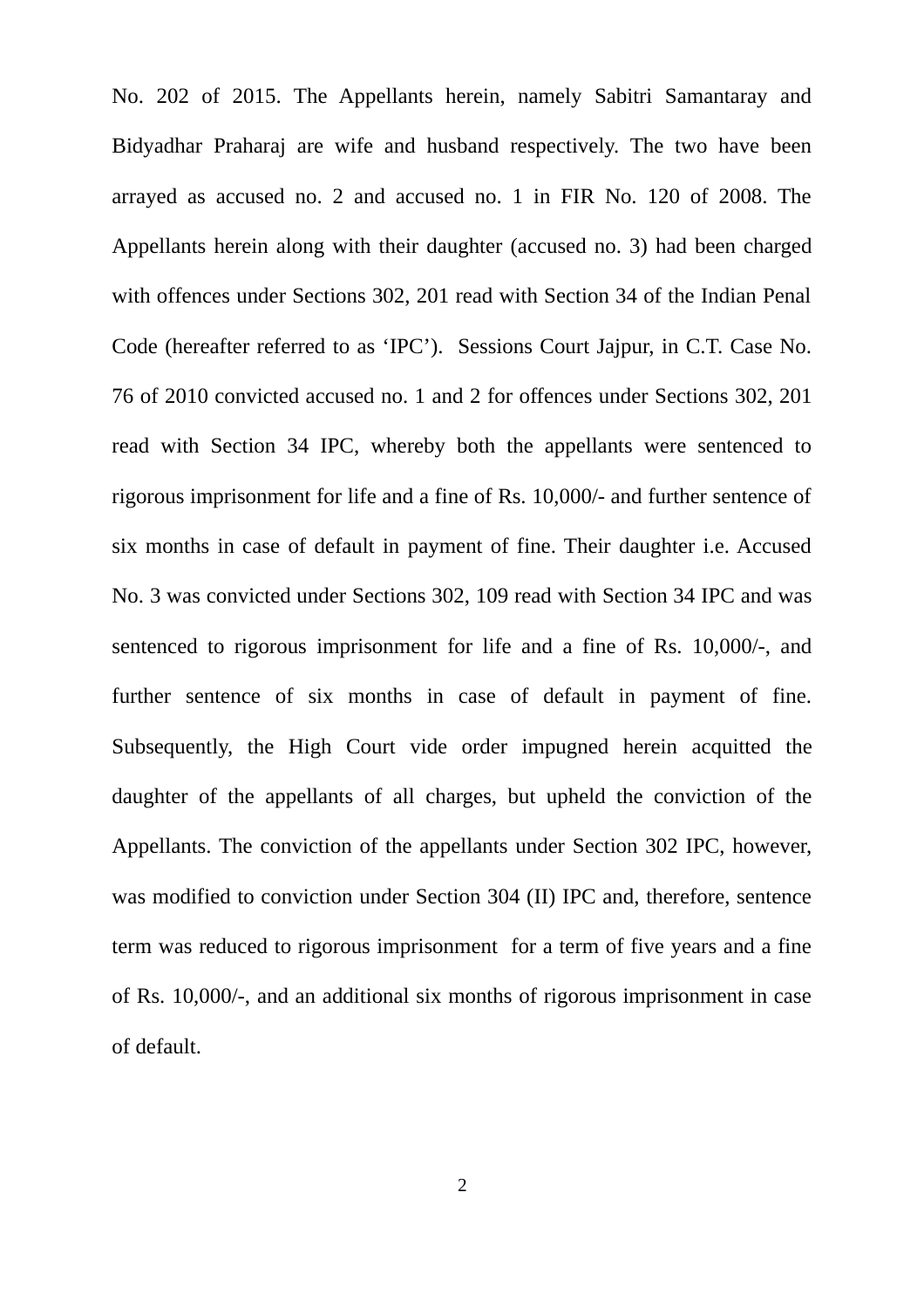## **Factual Matrix**

3. The accused appellants herein were tenants of one Mayadhar Mohapana. The said landlord on 21.07.2008, lodged an FIR stating that an unknown person had attacked the accused appellants at around 7:30 PM while he was watching television in his house. The landlord stated that he had heard a loud cry from the portion of his house which was rented to the appellants, and as he rushed to inquire what had happened, he saw an unknown person assaulting the appellants with a "Kata". Consequently, the landlord cried for help, and as other people gathered around the house, he rescued the couple through an inter-connected door.

4. This unknown person remained inside the appellants' house. Police arrived at the spot, searched all rooms, whereafter, the person was found dead inside the kitchen of the house. It was initially suspected that he had committed suicide by consuming poison. Subsequently, the body was sent for autopsy, and was thereafter preserved for identification. On 24.07.2008, one Ranjan Rana identified the deceased to be Sanjay Rana. He further disclosed that the deceased had a love relationship with the daughter of the appellants.

5. Post-mortem examination of the body was also conducted and it was opined by the doctor that death was caused by compression on lower part of the neck, resulting in blockage of upper end of the trachea. It was further opined

3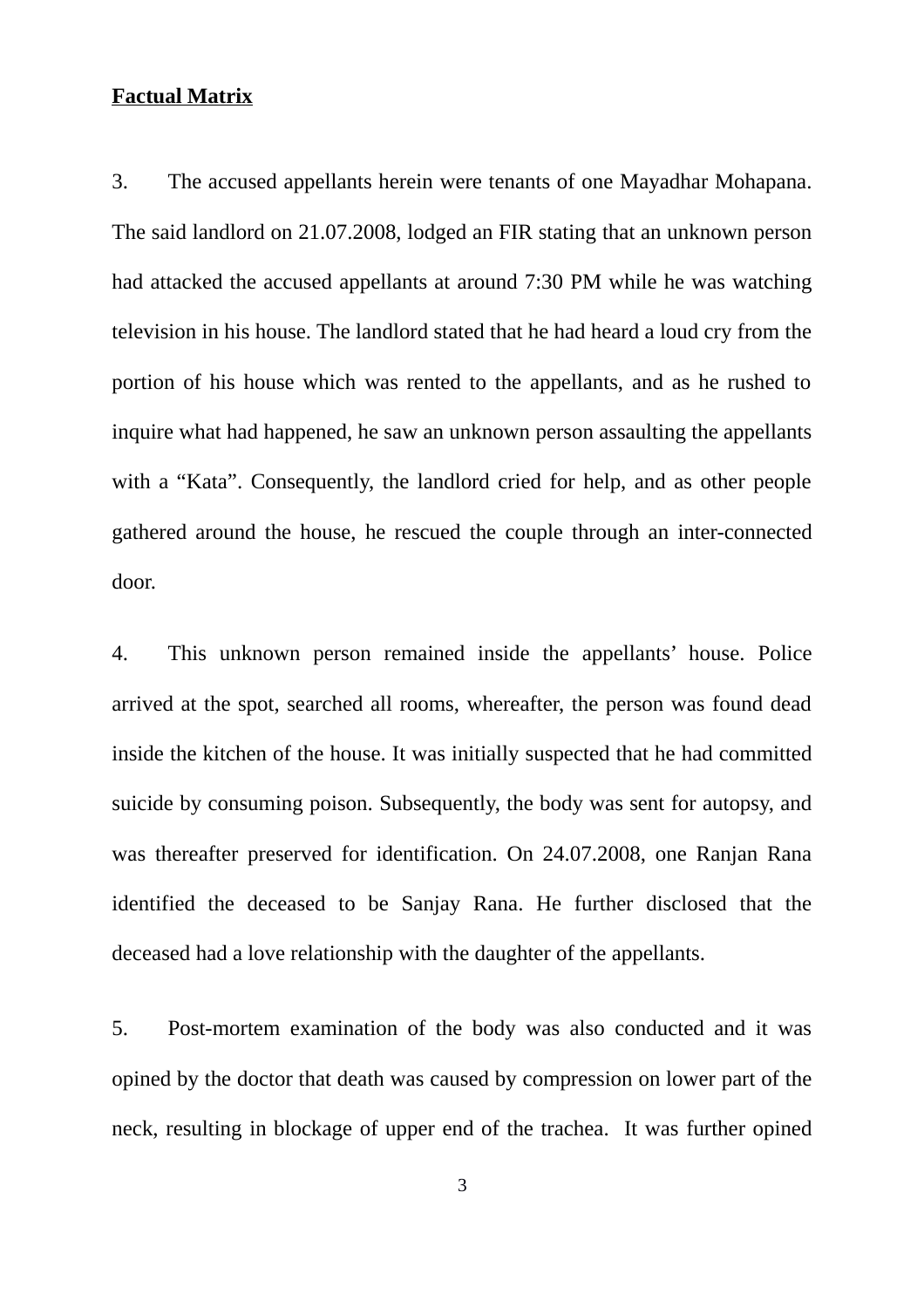that the deceased victim was assaulted by two or more persons with acid and blunt objects. Thus, death was homicidal in nature. In consequence thereof, charge sheet was submitted against the accused appellants and their daughter (accused no. 3) for offences under Sections 302, 201, 109 and 34 IPC.

6. The accused appellants on the contrary maintained that the unknown person had forcibly entered into their house and locked it from inside. He first encountered accused no. 1 (i.e. Bidyadhar Praharaj) and threatened to kill him, should he refused to hand over entire money and valuables. Subsequently, both the appellants were assaulted by the deceased, which resulted in injuries. They were eventually rescued, and thereafter police implicated them in a false case.

7. The Sessions Court, vide its judgment dated 30.03.2015, held that the prosecution had successfully established its case beyond reasonable doubt and, therefore, convicted the accused appellants and their daughter under above said Sections. Aggrieved, appellants and their daughter challenged the judgment of the Trial Court before the High Court. Vide impugned judgment, the High Court acquitted the daughter of all charges, as she was not present at the scene of offence. It was observed that she had no role in the actual incident and therefore cannot be termed as an abettor to the crime. On the contrary, the conviction of the accused appellants was confirmed by the High Court. The High Court observed that something had transpired between the appellants and the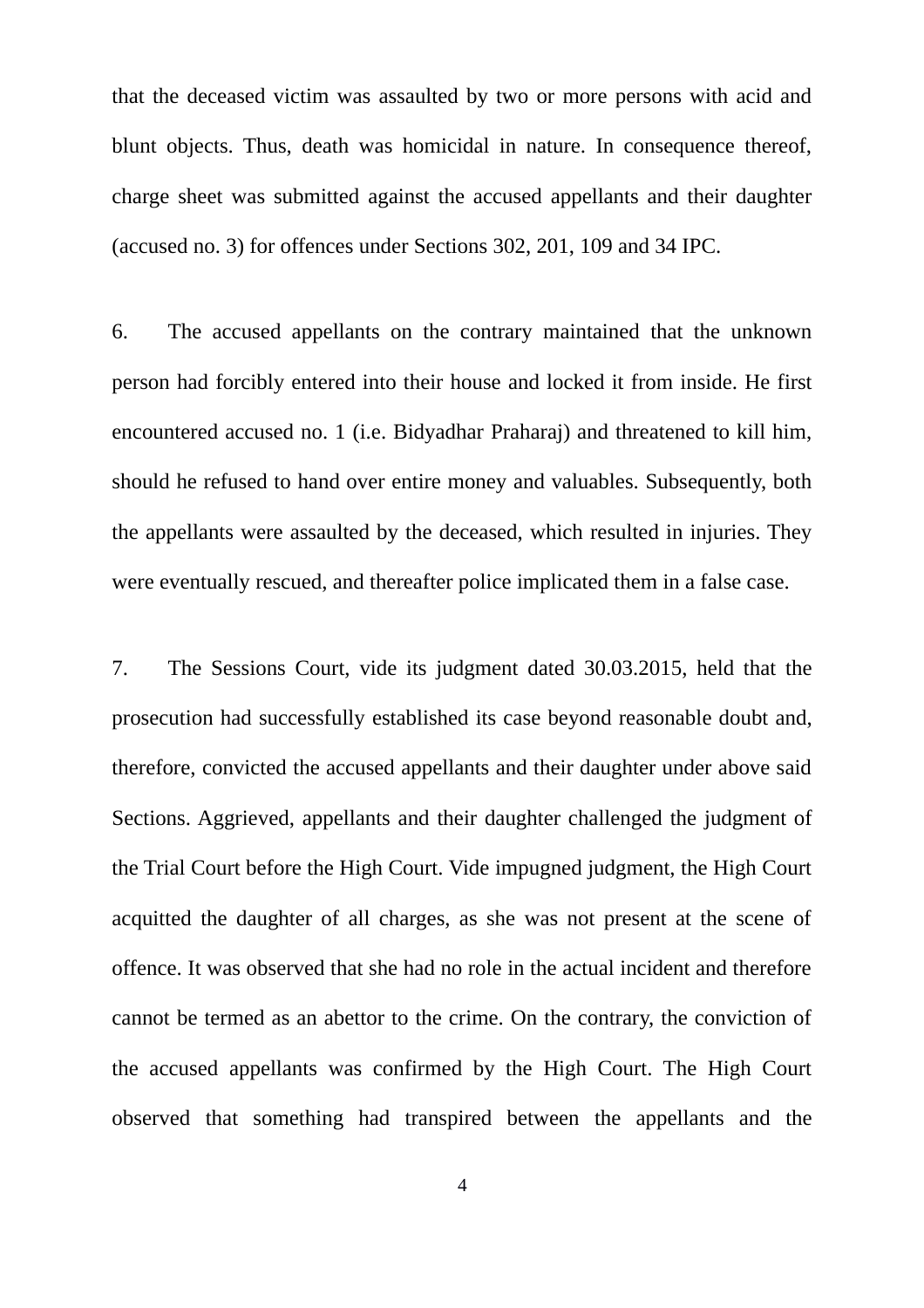deceased, which ensued in an assault. It was further observed that thereafter, it appeared that the deceased was somehow overpowered by the appellants and was unarmed. Thereafter, both the appellants throttled him to death and poured acid on him to impede identification. However, as there was a strong possibility of existence of grave and sudden provocation, which was discernible from adduced evidence, the conviction under Section 302 IPC was modified to conviction under Section 304 (II) IPC, and both the accused were thereby sentenced to undergo rigorous imprisonment for a term of five years.

# **Contentions made by the Appellants**

8. The Appellants herein contend that reliance placed on Section 106 of the Evidence Act is misconstrued, in absence of clear evidence pointing to the guilt of the appellants accused. That the prosecution has failed to prove its case beyond reasonable doubt, and has therefore failed to discharge its burden of proof. In the absence of the prosecution having failed to prove its case beyond reasonable doubt, the High Court cannot supplant Section 106 of the Evidence Act to discharge the burden of proof incumbent upon the prosecution. The judgment impugned herein is therefore in contravention to the law laid down by this Court in *Shambu Nath Mehra Vs. State of Ajmer[1](#page-4-0) .*

#### <span id="page-4-0"></span>1. 1956 SCR 199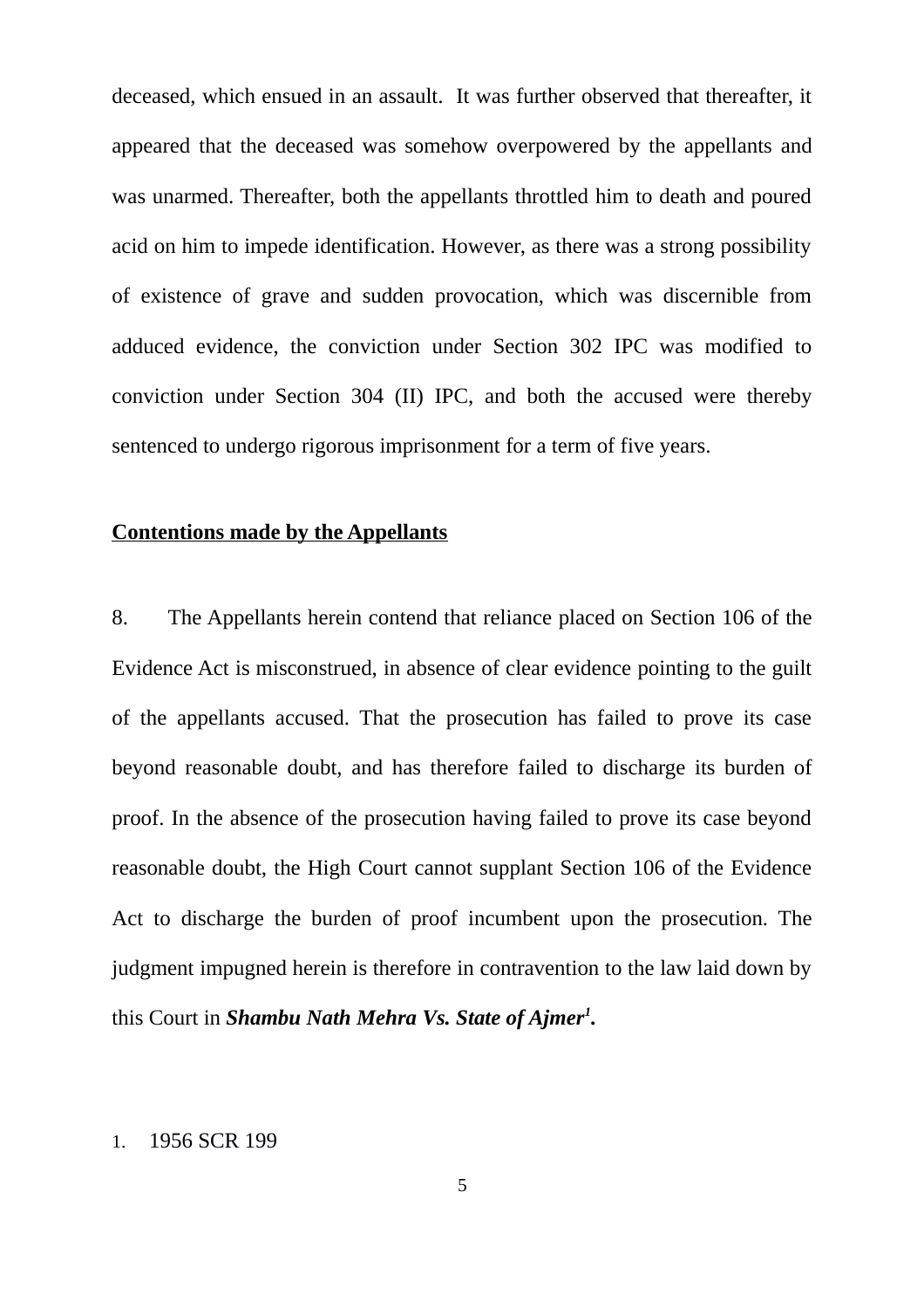9. Further, the High Court erred in convicting the appellants by entirely relying upon circumstantial evidence. Additionally, in absence of any eyewitness, the High Court also erred in dismissing the contention of the appellants regarding the disputed time of death of the deceased.

10. It is also contended that the High Court failed to appreciate that as per the post-mortem report submitted by the Doctor, death of the deceased happened when the appellants were admitted to the hospital, because of the injuries they had suffered from being assaulted by the deceased. Moreover, reliance placed upon answers given by the appellants in their statements under Section 313 of CrPC is misplaced, as answers to questions under Section 313 CrPC are inadmissible as evidence and cannot be relied upon by the prosecution.

*[See, Devender Kumar Singla v. Baldev Krishnan Singla, (2005) 9 SCC 15 and Mohan Singh v. Prem Singh and Anr., (2002) 10 SCC 236.]*

11. Lastly it was submitted that the High Court failed to rely upon any individual incident which would indicate the appellants' participation, resulting in the death of the deceased. Thus, the judgment lacks any *prima facie* finding which would indicate participation of the appellants in the event leading to the death of the deceased.

6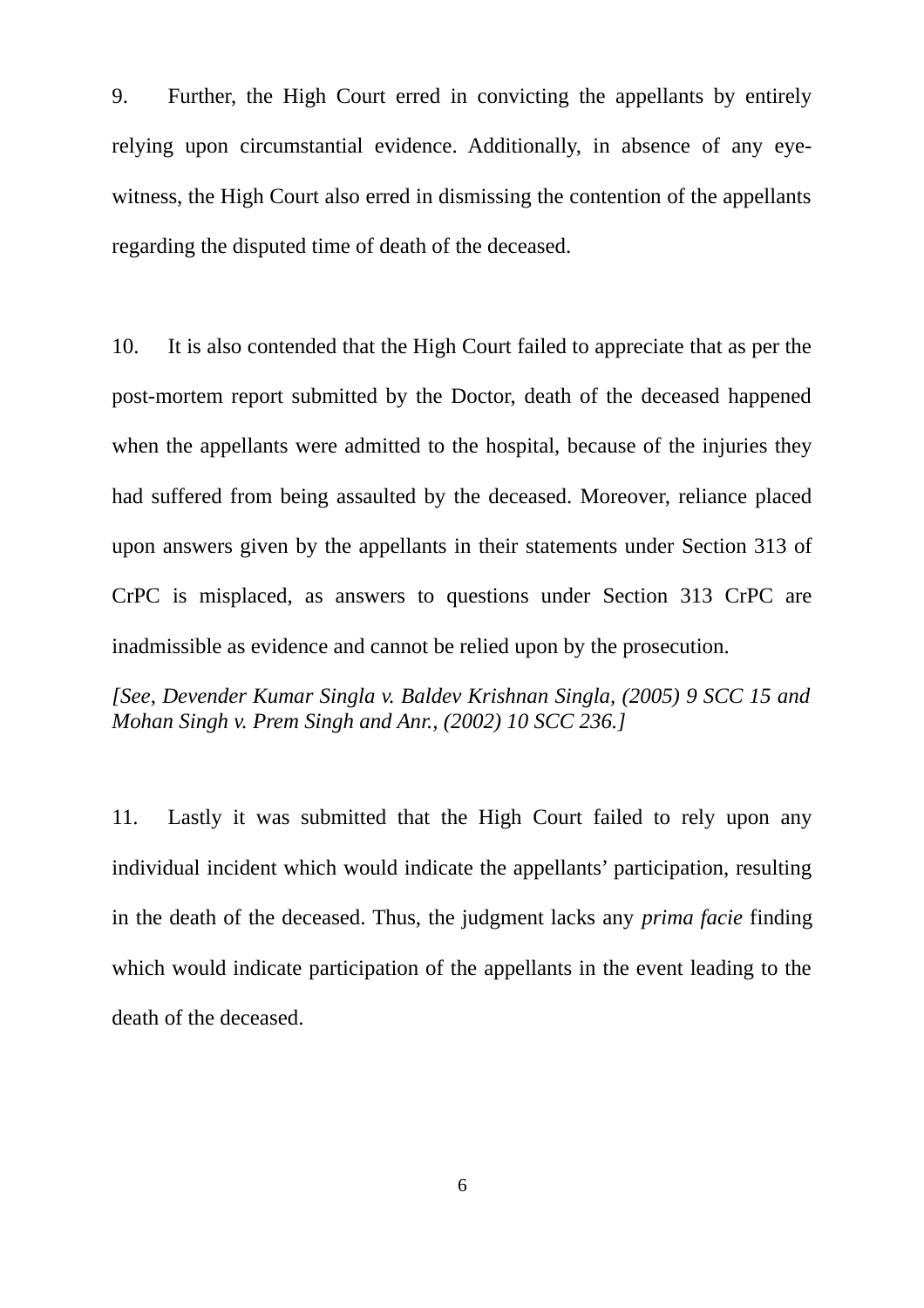#### **Contentions made by the Respondent – State**

12. It has been submitted by the Respondent herein, that the High Court relying upon admitted facts, creditworthy evidence, relationship between the parties, more specifically relationship between the deceased and daughter of the appellants, their telephonic contacts, exchange of money between the deceased and appellant's daughter, date, place and time of murder of the deceased, and the presence of accused appellants inside the tenanted portion of the house, has rightly observed that the incident did occur at the time and place alleged by the prosecution wherein appellants were definitely involved.

13. Further, it was rightly observed that the claim of the first set of witnesses failed to lay down a complete narration of the events. Additionally, vide judgment impugned herein, it was rightly observed that the version of the second set of witnesses was more convincing as it established the relationship between the deceased and the appellants, which, to an extent was accepted by the appellant's husband herein and the daughter.

14. It is further contended that from a perusal of the facts and material on record it is evident that no one else except the appellants herein were present at the scene of the offence and therefore, on account of the appellants having special knowledge, reference to Section 106 of the Evidence Act, has been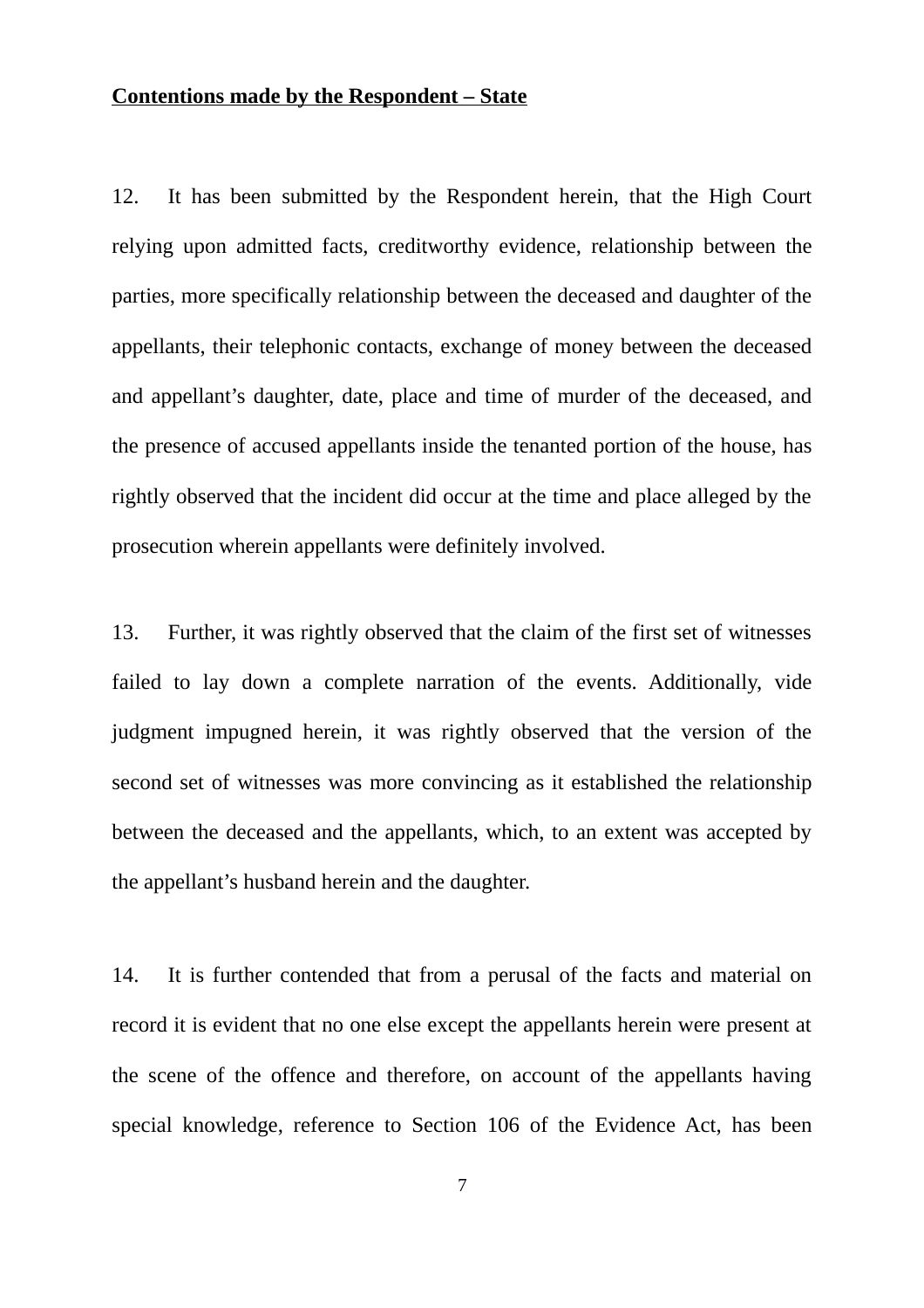rightly made. The Trial Court, while confirming the reliance placed by the prosecution on the judgment of this Court rendered in *Rajendra Kumar Vs.* State of Rajasthan<sup>[2](#page-7-0)</sup>, has also referred to Section 106 of the Evidence Act. Therefore, contentions made by the appellants that no reliance was placed by the prosecution on Section 106 of the Evidence Act, is incorrect.

15. This Court in its judgment in *Trimukh Maroti Kirkan Vs. State of Maharashtra[3](#page-7-1)* has also observed:-

*"15. Where an offence like murder is committed in secrecy inside a house, the initial burden to establish the case would undoubtedly be upon the prosecution, but the nature and amount of evidence to be led by it to establish the charge cannot be of the same degree as is required in other cases of circumstantial evidence. The burden would be of a comparatively lighter character. In view of Section 106 of the Evidence Act there will be a corresponding burden on the inmates of the house to give a cogent explanation as to how the crime was committed. The inmates of the house cannot get away by simply keeping quiet and offering no explanation on the supposed premise that the burden to establish its case lies entirely upon the prosecution and there is no duty at all on an accused to offer any explanation."*

16. Furthermore, it is submitted that as per the deposition of the medical expert (PW 6), it is nowhere mentioned that the deceased had died when the appellants were lying injured in the hospital. Additionally, statements of all witnesses are consistent, and mere minor contradictions cannot form the basis

- <span id="page-7-0"></span>2. (2003) 10 SCC 21
- <span id="page-7-1"></span>3. (2006) 10 SCC 681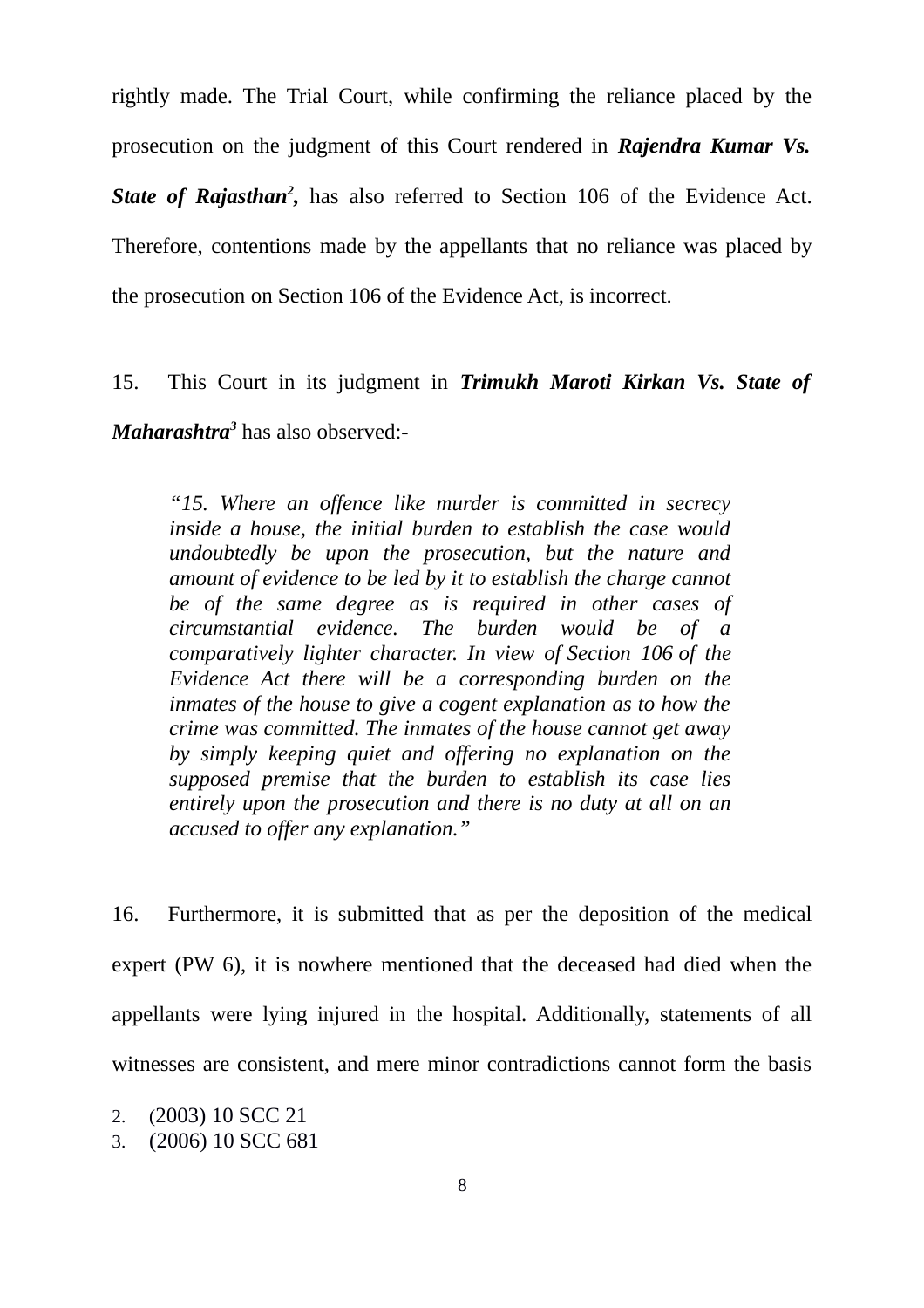for rejecting the evidence produced by the prosecution in its entirety. Thus, from a bare perusal of the facts, it can be conclusively established that the prosecution has successfully established the chain of events beyond reasonable doubt. The deceased was strangulated to death by the appellants and upon his death, an attempt was made to conceal his identity by pouring acid over the dead body.

## **Analysis**

17. Having perused the relevant facts and contentions made by the appellants and the respondent herein, in our considered opinion, the key issue which requires determination in the instant case is whether the prosecution has successfully discharged its burden of proof, and that the chain of events has been successfully established so as to attract application of Section 106 of the Evidence Act.

18. Section 106 of the Evidence Act postulates that the burden of proving things which are within the special knowledge of an individual is on that individual. Although the Section in no way exonerates the prosecution from discharging its burden of proof beyond reasonable doubt, it merely prescribes that when an individual has done an act, with an intention other than that which the circumstances indicate, the onus of proving that specific intention falls onto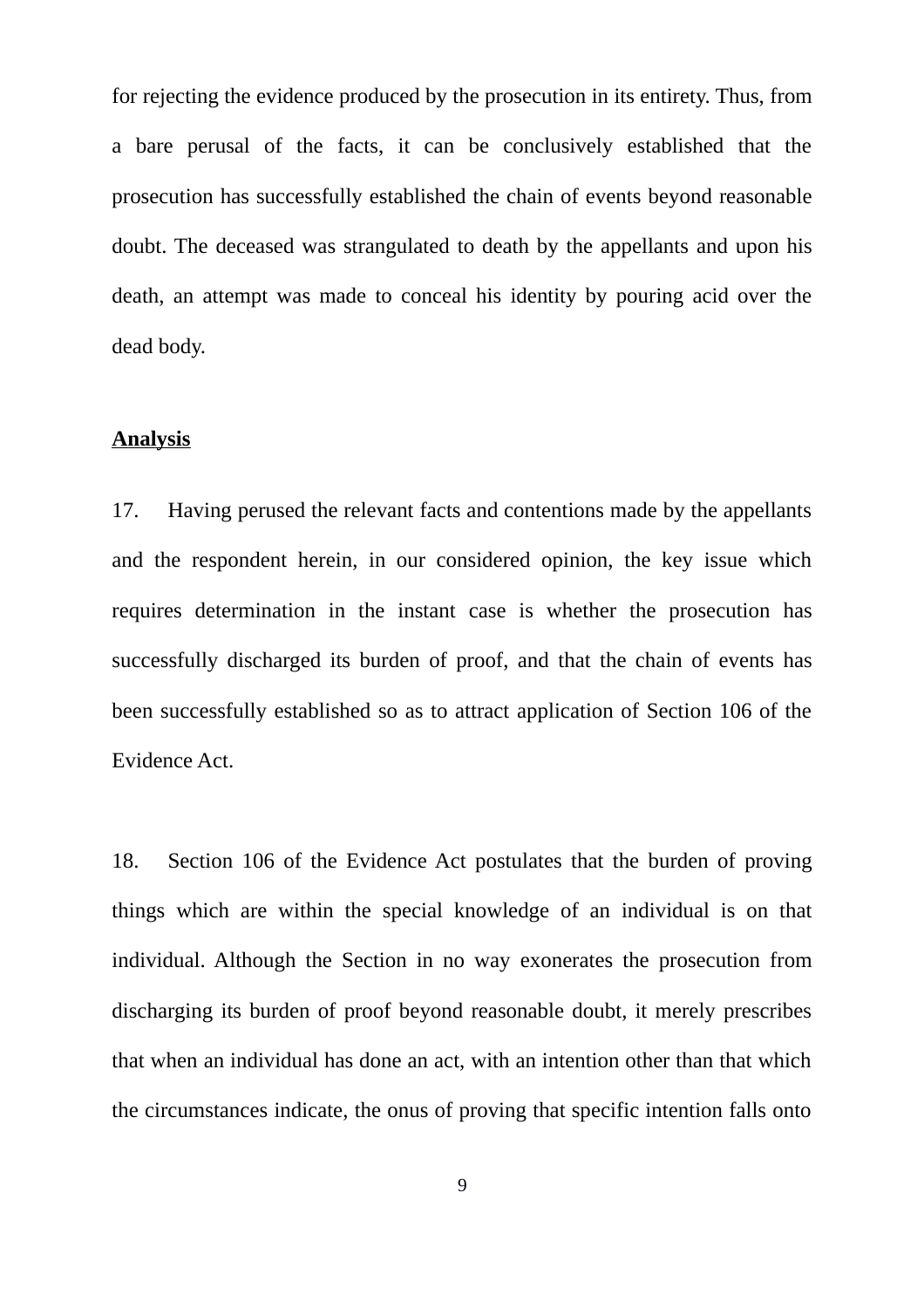the individual and not on the prosecution. If the accused had a different intention than the facts are specially within his knowledge which he must prove.

19. Thus, although Section 106 is in no way aimed at relieving the prosecution from its burden to establish the guilt of an accused, it applies to cases where chain of events has been successfully established by the prosecution, from which a reasonable inference is made out against the accused. Moreover, in a case based on circumstantial evidence, whenever an incriminating question is posed to the accused and he or she either evades response, or offers a response which is not true, then such a response in itself becomes an additional link in the chain of events. [*See Trimukh Maroti Kirkan Vs. State of Maharashtra, (2006) 10 SCC 681]*

20. Coming to the case at hand, vide its judgment, the High Court has convicted both the appellants under Sections 304(II), 201 read with Section 34 of IPC. It was observed that the deceased was strangulated to death by the appellants and an attempt was further made to conceal his identity, by pouring acid over the body. The relevant submissions of the parties and evidence adduced therewith has been discussed as follows:

21. Firstly, reliance was placed on the statement of PW 9 (the landlord) which specifically mentioned that members of the police were the first to enter into the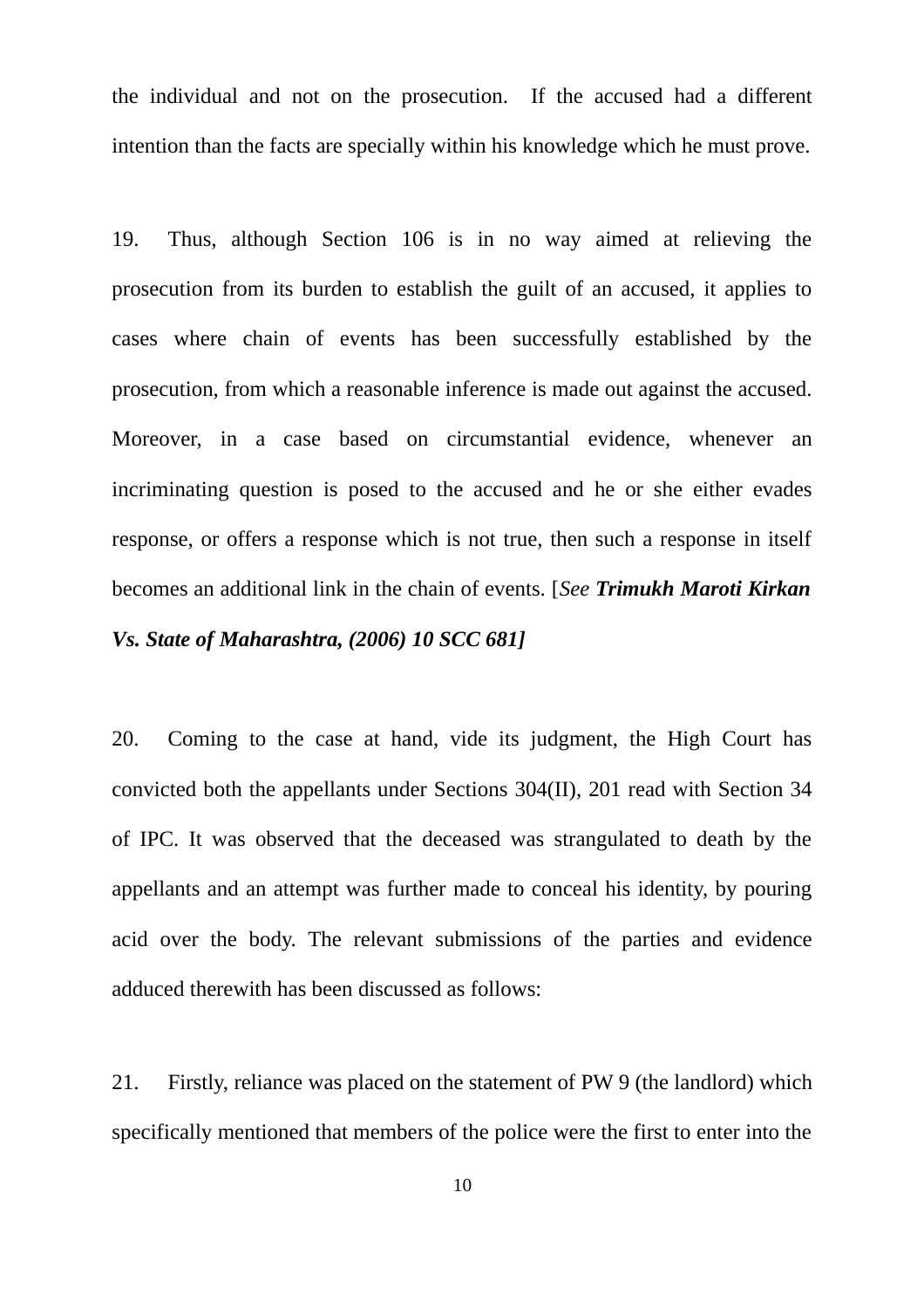house of the accused appellants, immediately after the accused appellants were rescued from the inter-linked door, while the deceased had remained inside. From the statement of PW 9, it can therefore be inferred that at the time of death of the deceased, only the accused appellants were present inside the house. Furthermore, the contention of the appellants that the gathered mass of people had in fact assaulted the deceased and destroyed his face, has rightly been rejected by the High Court as being devoid of any material evidence made in support of the claim.

22. Thereafter, further reliance is placed on the testimony of the sister of the deceased – Gitanajali Rana (PW 12), who stated that the deceased was a jeweller having jewellery shop. She further stated that the deceased was in a love relation with the daughter of the appellants, and that he would often visit the house once or twice in a month. It was further stated that the deceased had given an amount of Rs. 70,000/- to the daughter of the appellants (accused no.3) as she had asked for his help. Deceased intended to marry accused no. 3, however upon getting a job at a bank, the daughter started avoiding the deceased and his frustrations grew. Deceased's sister in her statement, further stated that prior to his death, deceased had left the house exclaiming that he would either come back along with the daughter of the appellants or would get his money back. This statement was further confirmed by PW -7 and 8, who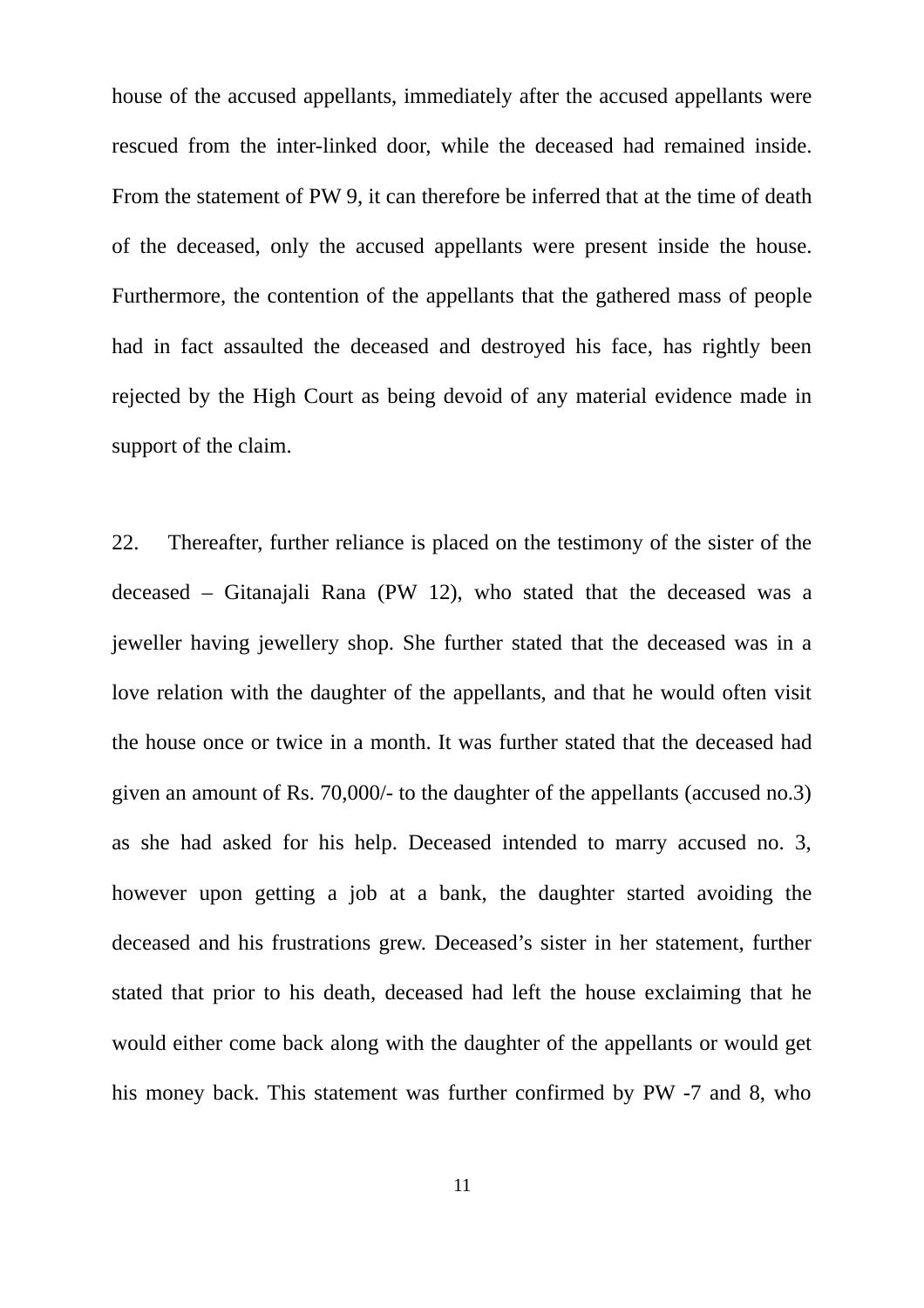were the friend and cousin brother of the deceased, respectively. It was therefore rightly observed by the High Court that the statement of these second set of witnesses clearly spells out a motive for the commission of offence. It also establishes that the claim made by the accused appellants that the deceased was not known to them is also false, especially considering that their daughter (accused no. 3) has admitted in her deposition that the deceased used to visit the house of the appellants.

23. Furthermore, regard must also be had to the statement of the medical expert (PW 6), which revealed that the cause of death of the deceased was asphyxia due to compression of lower part of the neck resulting in blockage of the upper end of the trachea. It was opined that the deceased was assaulted by two or more persons and that the injuries were homicidal in nature.

24. In the instant case, the prosecution had thus succeeded in establishing intention of the appellants for the commission of the offence. Such an intention, when analyzed in the light of the statements made by all the sets of witnesses, and fatal injuries sustained by the deceased at the relevant place and time, certainly makes out a strong case that death of the deceased was indeed caused by the appellants. Therefore, once the prosecution had successfully established the chain of events, the burden was on the appellants to prove it otherwise.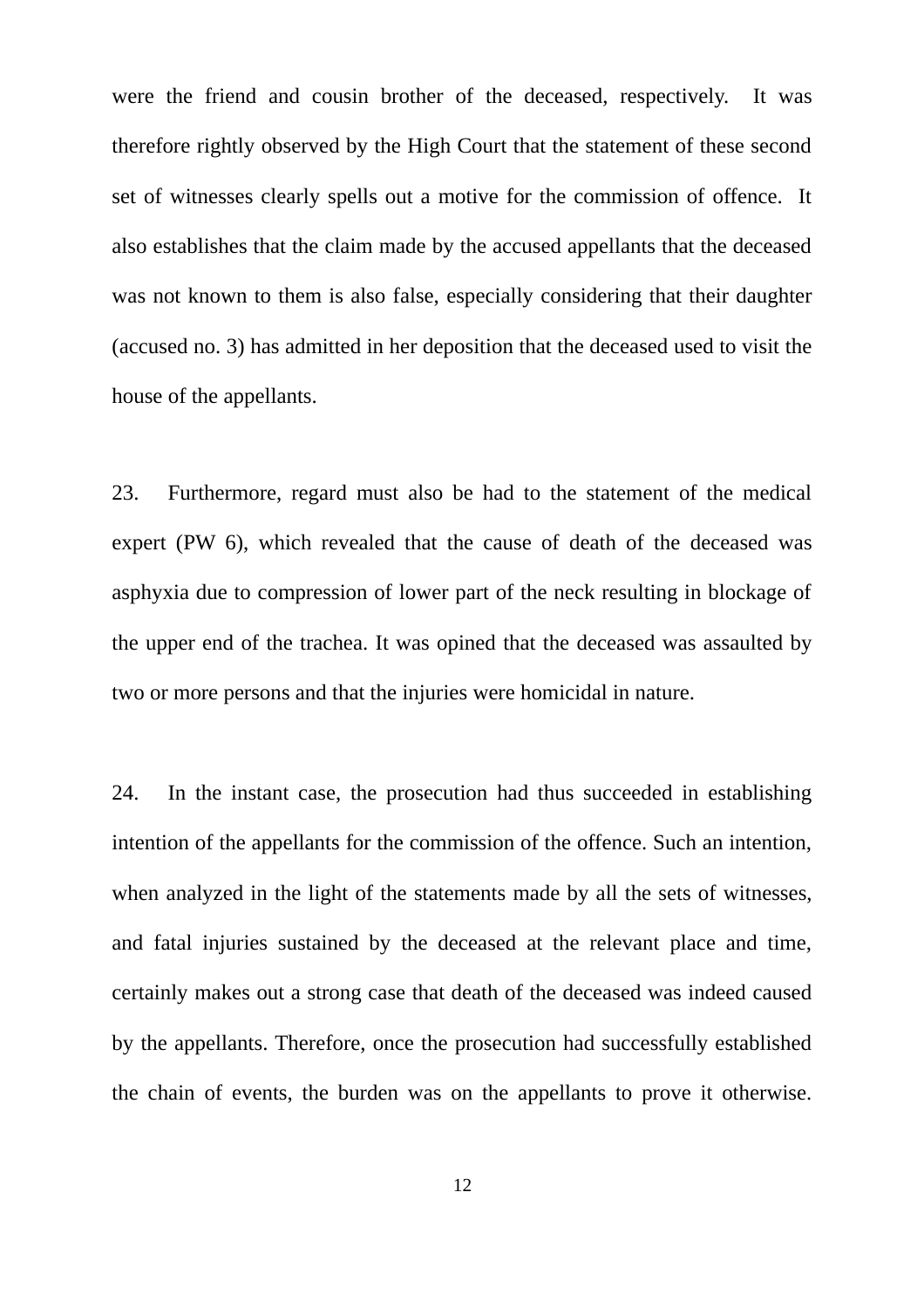Thus, the High Court rightly observed that in light of Section 106 of the Evidence Act, the onus was now on the appellants to disclose how the deceased lost his life.

25. Furthermore, this Court in the case of *Ashok Vs. State of Maharashtra[4](#page-12-0)*

has observed:-

*"12. From the study of above stated judgments and many others delivered by this Court over a period of years, the rule can be summarised as that the initial burden of proof is on the prosecution to bring sufficient evidence pointing towards guilt of the accused. However, in case of last seen together, the prosecution is exempted to prove exact happening of the incident as the accused himself would have special knowledge of the incident and thus, would have burden of proof as per Section 106 of the Evidence Act. Therefore, last seen together itself is not a conclusive proof but along with other circumstances surrounding the incident, like relations between the accused and the deceased, enmity between them, previous history of hostility, recovery of weapon from the accused, etc. non- explanation of death of the deceased, may lead to a presumption of guilt."*

26. Therefore, having regard to the above facts and reasons stated therewith, it can be deduced that the entire sequence of events strongly point towards the guilt of the accused appellants, and that the appellants have failed to offer any credible defense in this regard. The entire chain of events point towards the

<span id="page-12-0"></span>4. (2015) 4 SCC 393